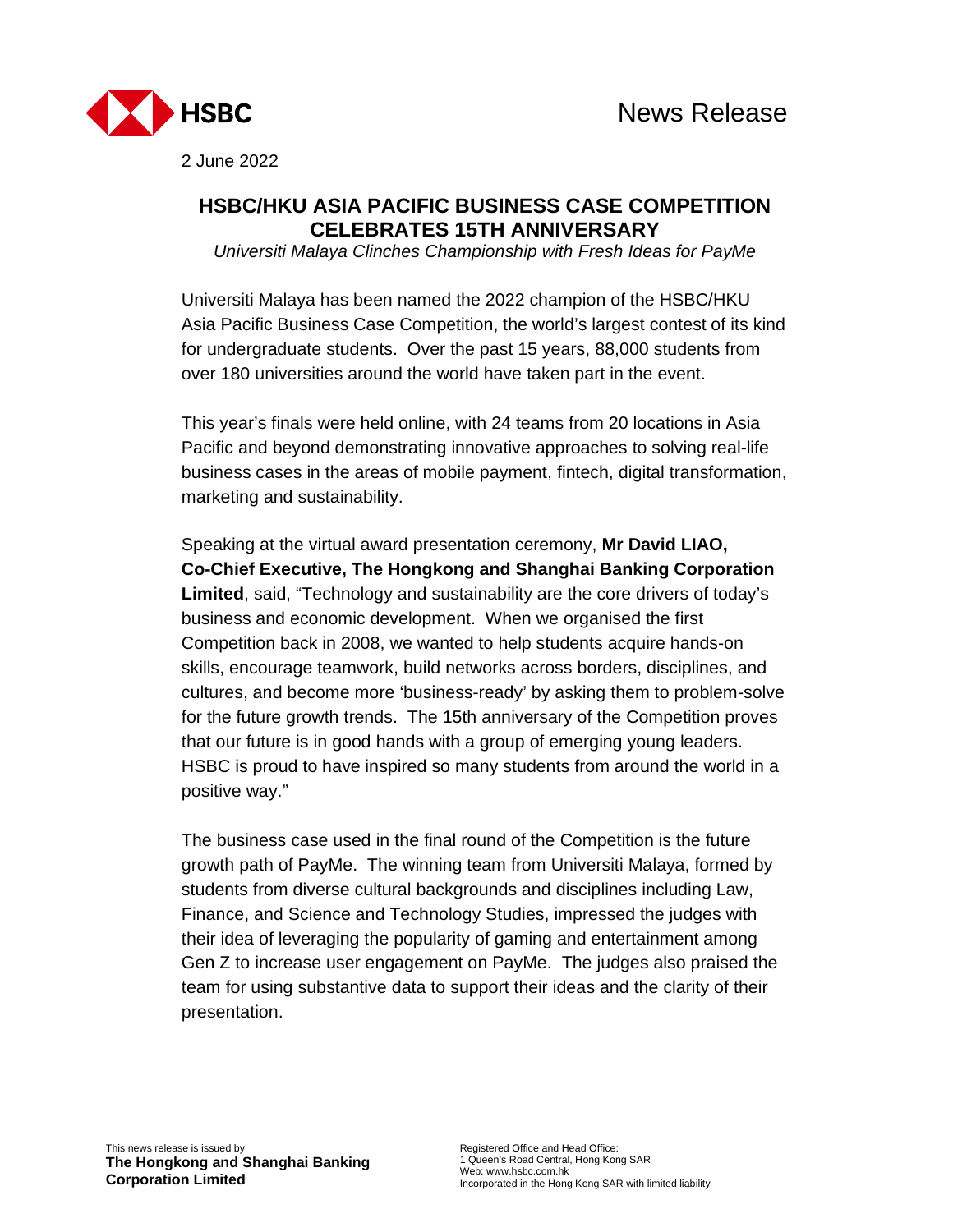The Competition, organised by the Asia Case Research Centre, aims to nurture future business leaders by enhancing international connectivity, building critical skillsets, broadening the perspectives of participants and expanding their career prospects.

**Professor Hongbin CAI, Dean of HKU Business School**, said, "We are dedicated to providing world-leading business and economics education to the next generation of business leaders. Sharing the same mission, our Asia Case Research Centre has been partnering with HSBC for 15 years to organise this international business case competition. I believe that through this exciting journey, students can be enlightened by great minds and ideas which lays the cornerstone for their future growth and success, contributing to the well-being of society going forward."

With growing participation, the Competition serves as a platform for students to exchange ideas with their peers as well as with business leaders from different industries. As the host city, Hong Kong opens the door for students from across the globe to gain a better understanding of mainland China and the rest of Asia.

HSBC is committed to investing in people, shaping talent and nurturing tomorrow's leaders. In addition to the Competition, the Bank offers more than HKD11.1 million (USD1.3 million) in scholarships to over 250 top tertiary education students in 2022.

*ends/more* 

## **Notes to editors:**

## **Results of the HSBC/HKU Asia Pacific Business Case Competition 2022**

| Champion (USD10,000)        | Universiti Malaya, Malaysia                                  |
|-----------------------------|--------------------------------------------------------------|
| First runner-up (USD5,000)  | University of Toronto, Canada                                |
| Second runner-up (USD2,000) | <b>Shaheed Sukhdev College of Business</b><br>Studies, India |

Hong Kong was represented by The University of Hong Kong as the host university and City University of Hong Kong won the Hong Kong Local Competition on 9 March.

Top teams of this year were the 12 titleholders representing HSBC local competitions in Bangladesh, mainland China (North and South), Hong Kong, India (two teams from the North), Indonesia, Japan, Korea, Malaysia, Mauritius, Thailand and Vietnam, as well as 12 other invited universities from